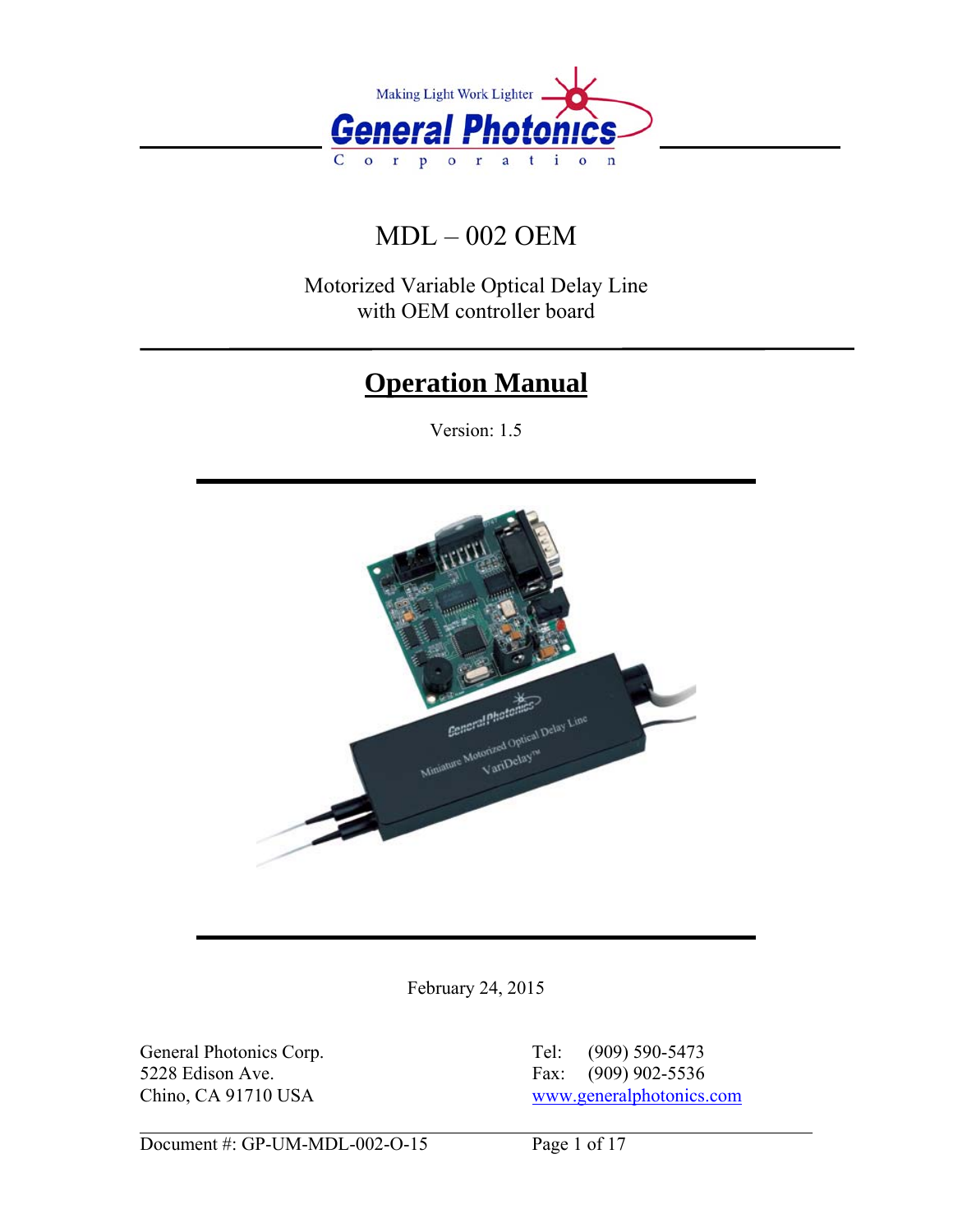# **Table of Contents:**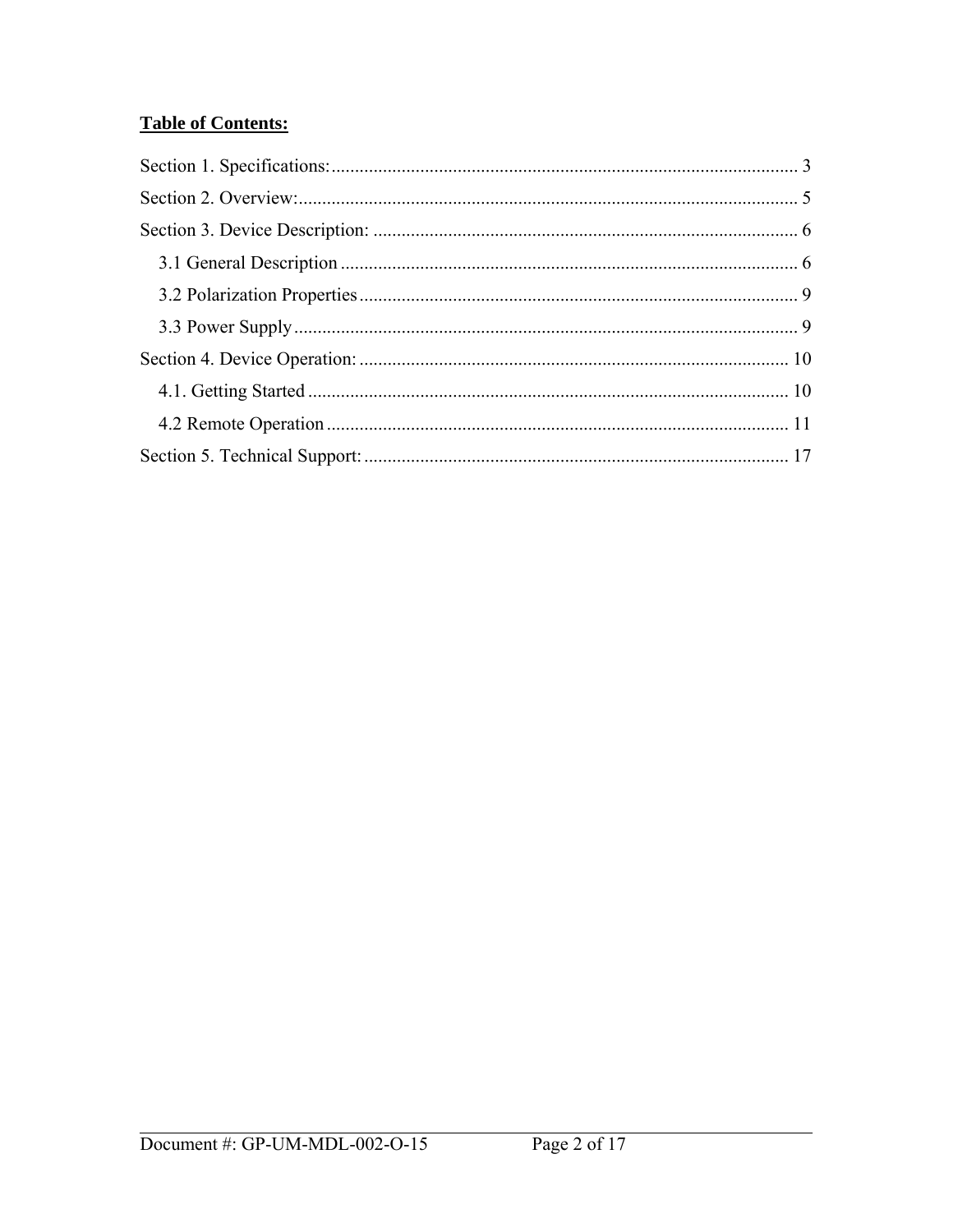# <span id="page-2-0"></span>**Section 1. Specifications:**

| Operating Wavelength <sup>1</sup>        | SM: 1260-1650 nm<br>PM or double pass:<br>1310±50 or 1550±50 nm                                                                                   | $1060 \pm 50$ nm |  |  |
|------------------------------------------|---------------------------------------------------------------------------------------------------------------------------------------------------|------------------|--|--|
| Optical delay range <sup>2</sup>         | 0 to 330 ps (single-pass)<br>0 to 560 ps (single-pass)<br>0 to 1120 ps (double-pass)                                                              |                  |  |  |
| Optical delay resolution <sup>2</sup>    | $0.3 \mu$ m or 1 fs per encoder count (single-pass)<br>0.6 µm or 2 fs per encoder count (double-pass)                                             |                  |  |  |
| Position accuracy <sup>2,3</sup>         | $\pm 3 \mu$ m (single-pass)<br>$\pm 6 \mu$ m (double-pass)                                                                                        |                  |  |  |
| Position repeatability <sup>3</sup>      | $\pm 3 \mu$ m (single-pass)<br>$\pm 6 \mu$ m (double-pass)                                                                                        |                  |  |  |
| Delay varying speed <sup>2,4</sup>       | 10-speed levels selectable<br>From 0.01 ps/sec. to 256 ps/sec (single-pass)<br>From 0.02 ps/sec to 512 ps/sec (double-pass)                       |                  |  |  |
| <b>Insertion</b> loss                    | 1.0 dB nominal (single-pass)<br>1.5 dB nominal (single-pass)<br>1.5 dB nominal (double-pass)                                                      |                  |  |  |
| Insertion loss variation <sup>2</sup>    | $\pm 0.3$ dB over entire range for 330 ps model<br>$\pm 0.5$ dB over entire range for 560 ps model<br>±0.7 dB over entire range for 1120 ps model |                  |  |  |
| <b>PDL</b>                               | 0.1 dB for SM fiber                                                                                                                               |                  |  |  |
| Return loss                              | 50dB                                                                                                                                              |                  |  |  |
| <b>Extinction ratio</b>                  | > 18 dB for PM model                                                                                                                              |                  |  |  |
| <b>Optical Damage</b><br>Power Threshold | 300 mW                                                                                                                                            |                  |  |  |
| Power supply                             | 12VDC / 1A max.                                                                                                                                   |                  |  |  |
| Control mode                             | RS-232 interface                                                                                                                                  |                  |  |  |
| <b>Operating Temperature</b>             | $0 °C$ to 40 °C                                                                                                                                   |                  |  |  |
| <b>Storage Temperature</b>               | $-20$ °C to 60 °C                                                                                                                                 |                  |  |  |
| Fiber type                               | SMF-28 or PM Panda fiber<br>Hi1060 or PM Panda fiber                                                                                              |                  |  |  |
| Dimensions                               | 4.37" (L) $\times$ 1.46" (W) $\times$ 0.7" (H) for 330 ps model                                                                                   |                  |  |  |
| (Optical delay head)                     | 5.35" (L) $\times$ 1.46" (W) $\times$ 0.7" (H) for 560 ps or 1120 model                                                                           |                  |  |  |
| Dimensions<br>(Control board)            | $2.56$ " (L) × 2.56" (W) × 0.85" (H)                                                                                                              |                  |  |  |

Notes: Values in table are valid over a  $1060\pm50$ ,  $1310\pm50$  or  $1550\pm50$  nm range for a device without connectors.

- 1. Other wavelengths may be available. Contact General Photonics for details.
- 2. The 1120 ps model is a double-pass device. Since input and output signals travel on the same pigtail, a circulator or PBS may be necessary to separate input and output signals for some applications. Double pass versions are not available for 1060nm. Output fiber type for double-pass models is SM.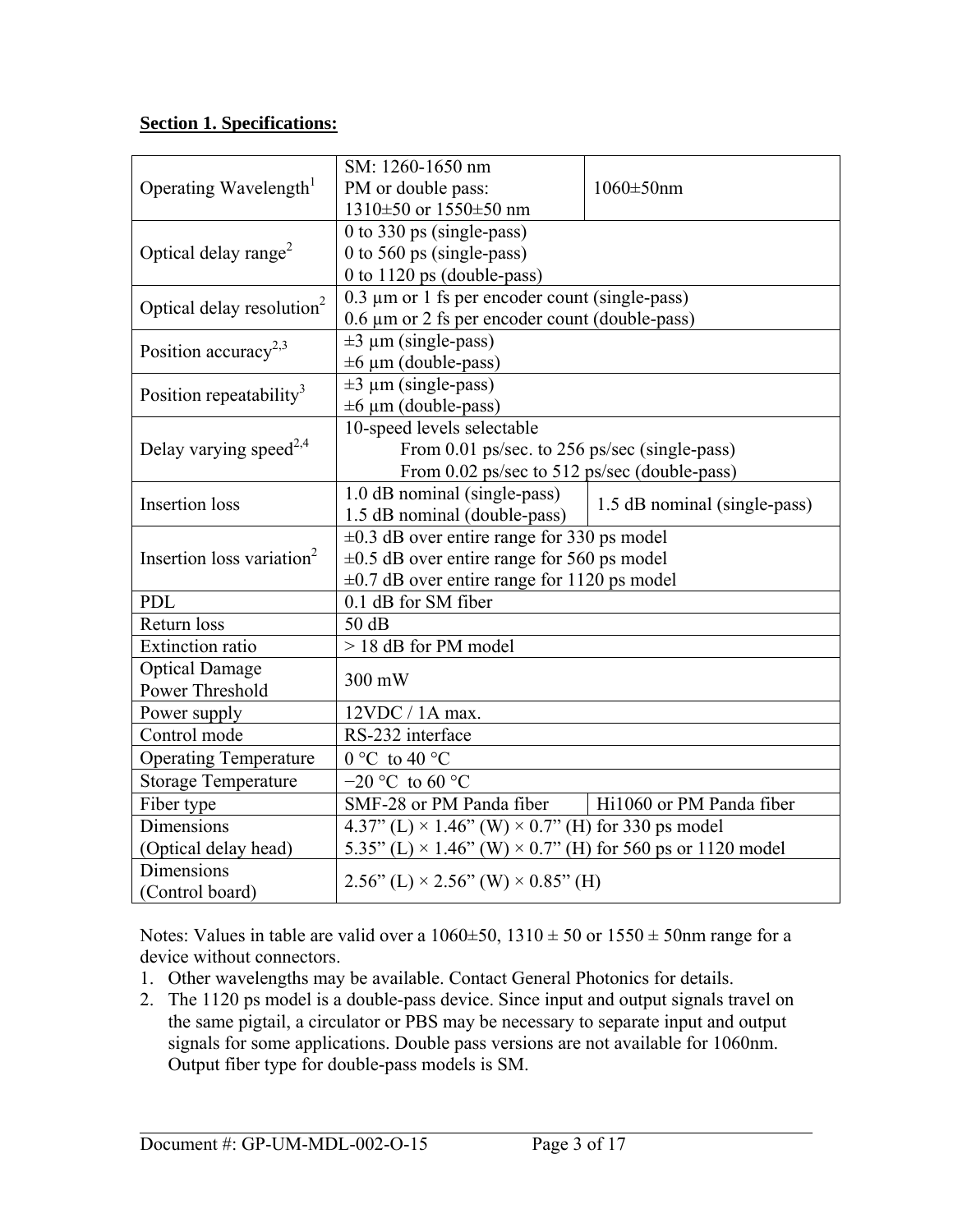- 3. Accuracy and repeatability specifications given for mechanical position of reflector at static position setting.
- 4. The delay change speed levels are as follows:

| Single-pass versions: |      |                             |
|-----------------------|------|-----------------------------|
| Speed $0$ :           | 0.01 | ps/second                   |
| Speed 1:              | 0.25 | ps/second                   |
| Speed 2:              |      | ps/second                   |
| Speed 3:              | 4    | ps/second                   |
| Speed 4:              | 8    | ps/second                   |
| Speed 5:              | 16   | ps/second                   |
| Speed 6:              | 32   | ps/second (default setting) |
| Speed 7:              | 64   | ps/second                   |
| Speed 8:              | 128  | ps/second                   |
| Speed 9:              | 256  | ps/second                   |

# Double pass versions:

| Speed $0$ : | 0.02 | ps/second                   |
|-------------|------|-----------------------------|
|             |      |                             |
| Speed 1:    | 0.5  | ps/second                   |
| Speed 2:    | 2    | ps/second                   |
| Speed 3:    | 8    | ps/second                   |
| Speed 4:    | 16   | ps/second                   |
| Speed 5:    | 32   | ps/second                   |
| Speed 6:    | 64   | ps/second (default setting) |
| Speed 7:    | 128  | ps/second                   |
| Speed 8:    | 256  | ps/second                   |
| Speed 9:    | 512  | ps/second                   |
|             |      |                             |

Please note that the speeds in the list above are steady state speeds. There will be an acceleration and deceleration period at the beginning and end of the travel.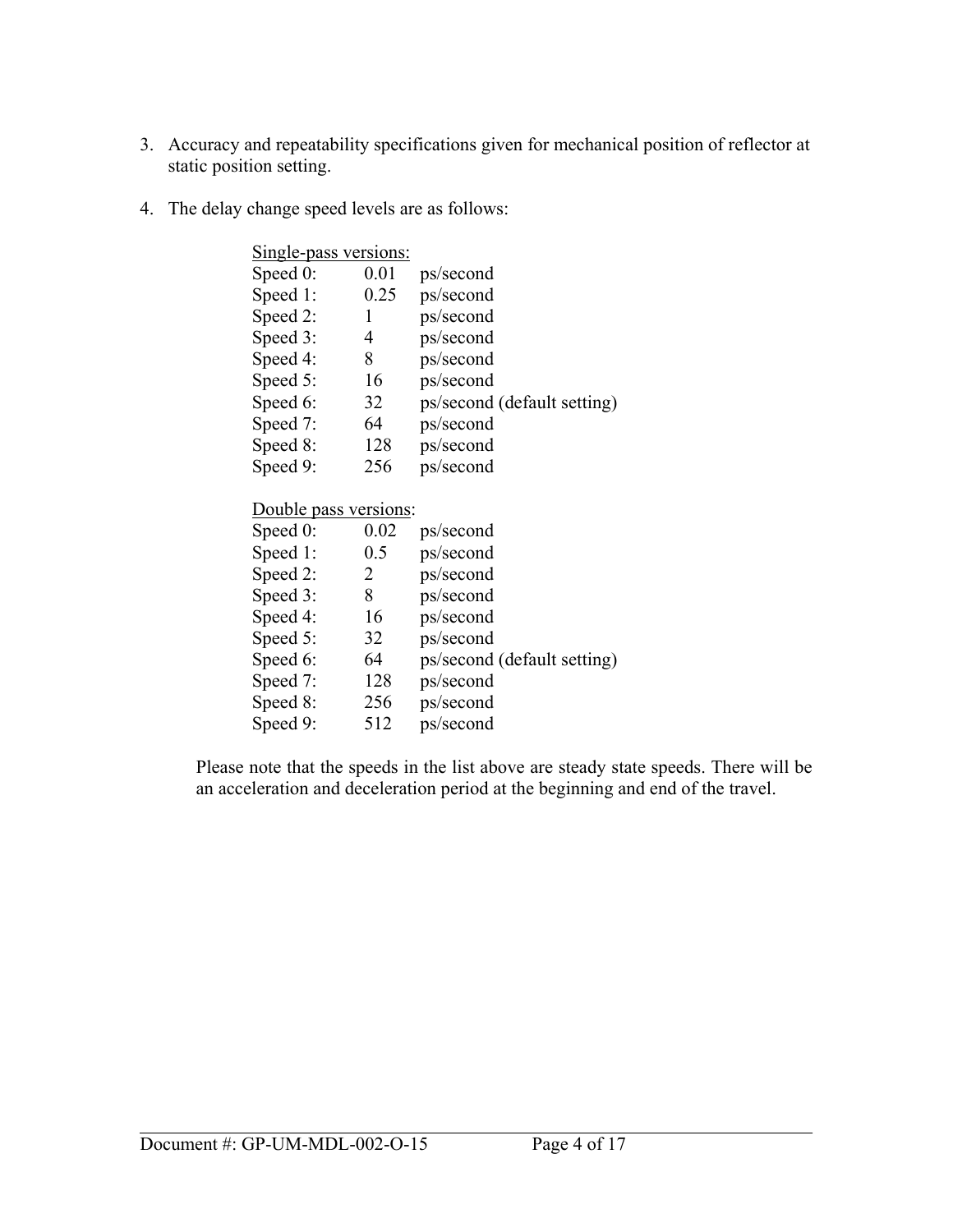#### <span id="page-4-0"></span>**Section 2. Overview:**

General Photonics' motorized variable optical delay lines (MDL-002) provide precise, continuous optical path delay of up to 1120 picoseconds. They are driven by a DC motor with an integrated encoder, and have an extremely fine delay resolution of  $0.3 \mu m$ , or 1 fs per encoder count for the single-pass versions, or 0.6 µm (2 fs) per encoder count for double-pass versions. These characteristics make them ideal for precision optical path length control or timing alignment. As shown in [Figure 1](#page-4-1), the MDL consists of a compact optical head and a separate control board. Major applications of these MDL devices include optical time division multiplexing (OTDM), optical Fourier spectrum analysis, interferometry, pulse alignment, and optical coherence tomography (OCT). They can also be used to vary the modulation phase of reflections for the testing of reflection effects on transmitters.

The MDL-002 family consists of 330 ps (10 cm), 560 ps (17 cm), and 1120 ps (34 cm) optical delay models. Single-pass models can have SM or PM fiber pigtails. Double-pass models have SM pigtails.

<span id="page-4-1"></span>

**Figure 1 Miniature motorized variable optical delay line - MDL-002 with OEM controller board.**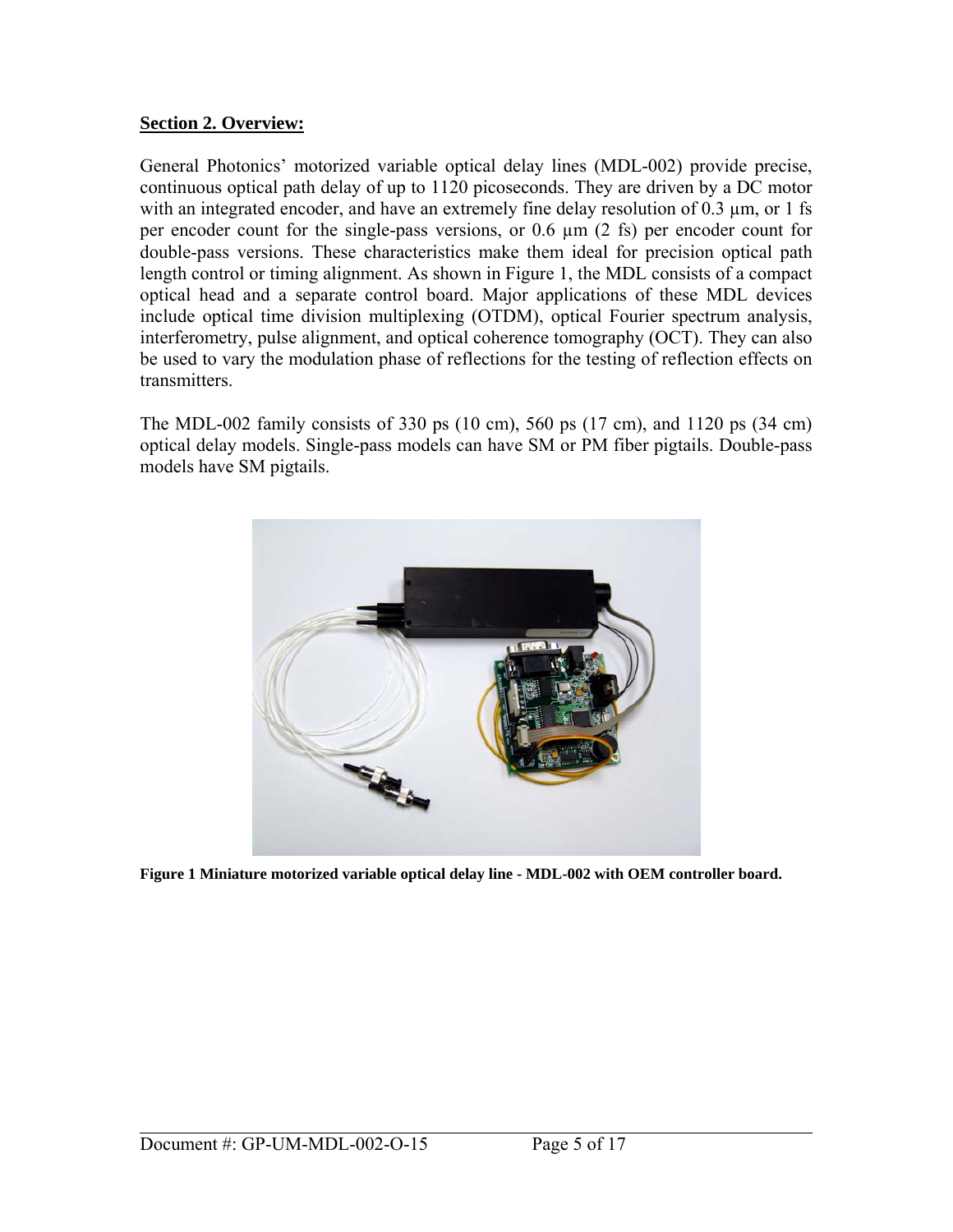## <span id="page-5-0"></span>**Section 3. Device Description:**

#### *3.1 General Description*

This version of the MDL-002 motorized optical variable delay line (MDL) consists of two sub-modules: the variable optical delay module and the electronic controller board. The input/output optical signals are connected to the variable optical delay module via single mode or polarization maintaining optical fibers. A Faraday mirror is used in the double-pass versions. The electronic controller carries out the control commands and senses the delay state. A built-in RS-232 connector takes commands from a computer or a hand-held device when the MDL is operating and the communication between the PC and MDL is established.

## **3.1.1 MDL-002 package features**

The optical head has one (for double pass) or two (for single pass) optical fiber pigtails to accommodate optical input and output on the left side of the unit, and two cables on the right side for connection to the control unit. The 6-wire cable carries motor information, and the 2-wire cable carries sensor information.

Dimensions for the MDL-002 optical heads are shown in [Figure 2](#page-5-1).



**Figure 2 a) 330ps MDL-002 optical head dimensions** 

<span id="page-5-1"></span>

**b) 560/1120ps MDL-002 optical head dimensions** 

The control unit is shown in [Figure 3](#page-6-0).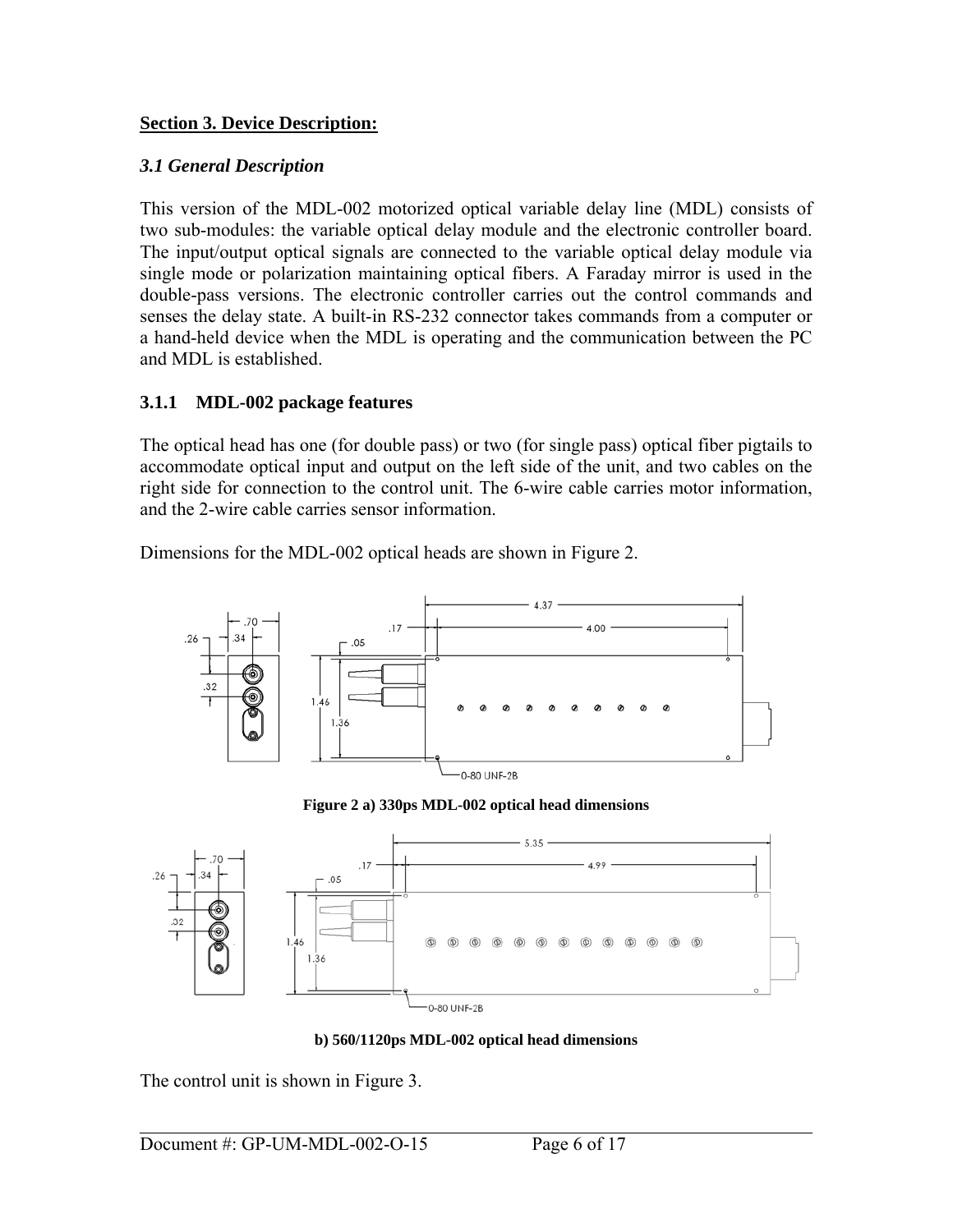<span id="page-6-0"></span>

**b) electrical/communication connections**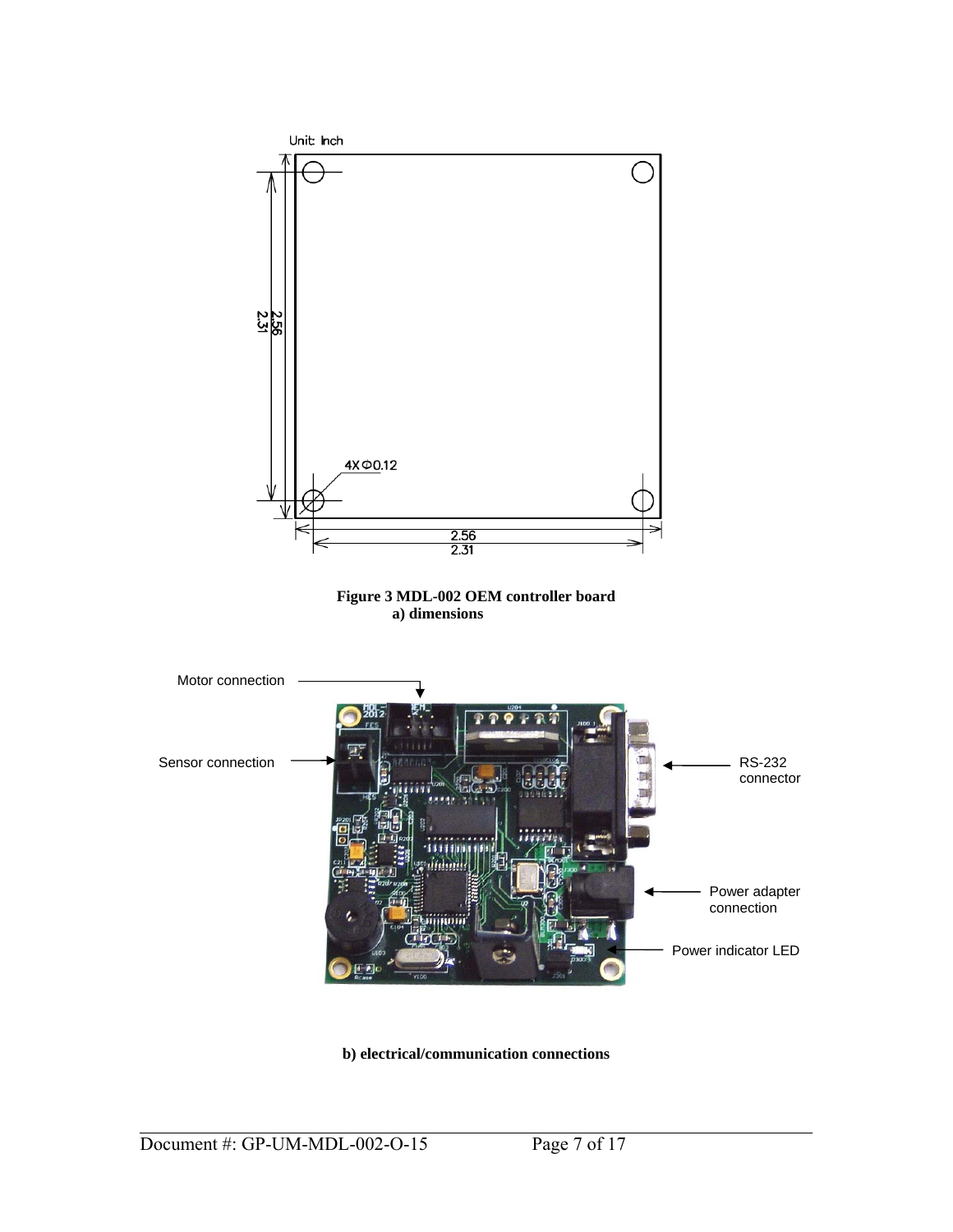#### RS-232 connector: standard DB-9 male connector. sensor connector: 2-pin 2.54mm grid power connector: barrel power jack 2.1X5.5mm SMD, part # PJ-002A-SMT

#### 6-pin motor connection:

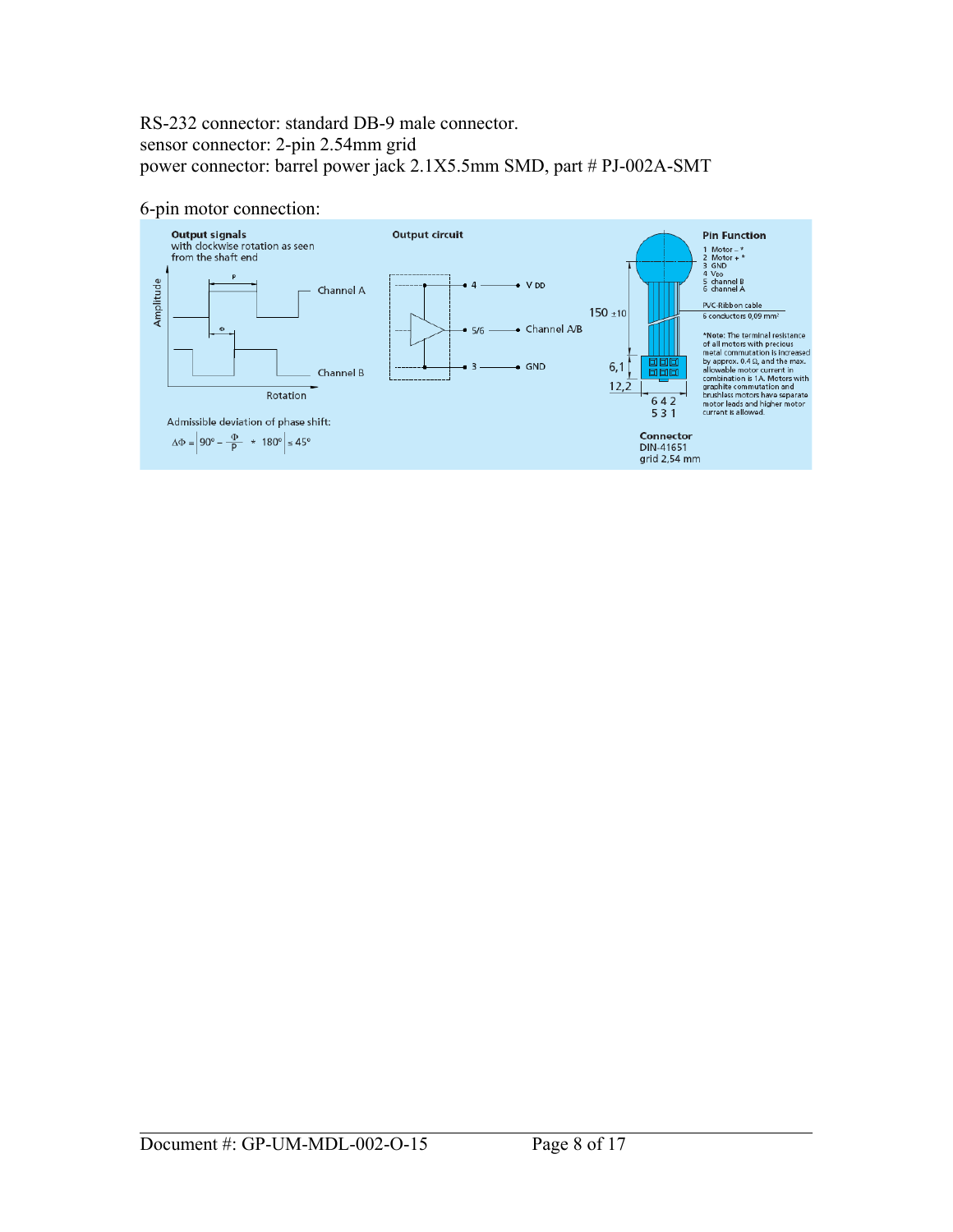#### <span id="page-8-0"></span>*3.2 Polarization Properties*

The MDL-002 employs free space optics to adjust optical path length; therefore, the polarization state will not change during delay adjustment. However, the standard single mode input/output fiber(s) may transform the input polarization state to a different state at the output.

## *3.3 Power Supply*

The MDL devices require a 12V/1A DC power supply to operate. A standard AC/DC power supply adapter is shipped with the MDL-002. When using a DC power supply other than the one supplied with the MDL, make sure that the DC power supply connector has the correct polarity: the center pin is positive  $(+)$  and the outer contact is negative (−). Incorrect voltage and/or polarity will damage the control electronics of the MDL-002.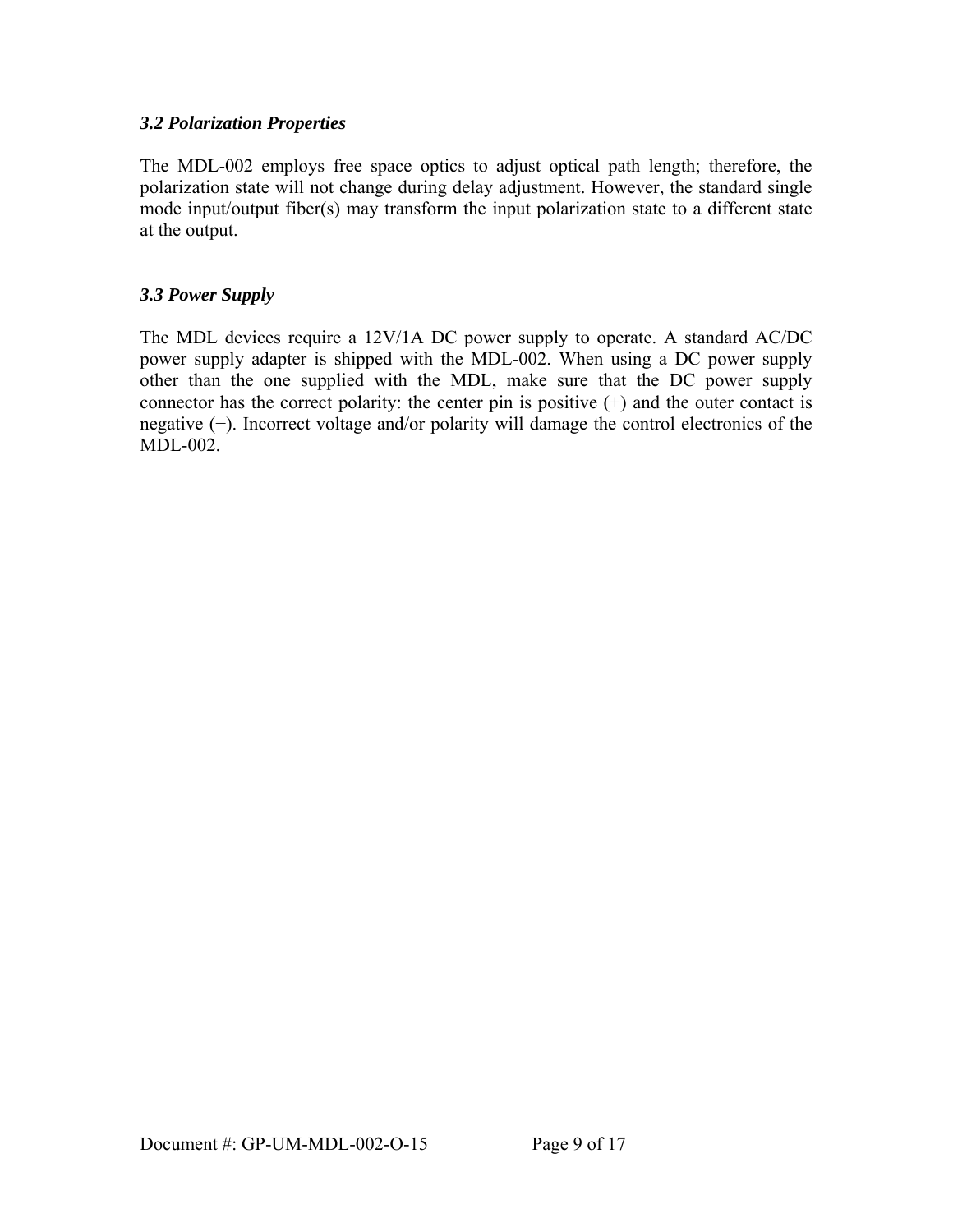#### <span id="page-9-0"></span>**Section 4. Device Operation:**

Electrical and optical connections are required during setup of the MDL-002. Follow safety precautions when making these connections.

#### *4.1. Getting Started*

#### **Unpacking**

Be careful when unpacking the MDL-002 from its original packaging.

Avoid applying any force to optical fiber pigtails, and do not let any free-drop of fiber connectors occur at any time. Excessive force to fiber pigtails may degrade device performance or damage the variable optical delay module.

#### **Operation**

Follow the steps below to operate the MDL-002.

1. Connect fiber pigtails to the optical path where delay adjustment is to be performed.

The input and output travel on the same fiber pigtail of the double-pass MDL.

To use a double pass model in a system with SM fiber, to separate input and output signals, connect the MDL's pigtail to port 2 of a 3-port SM circulator. The input should be connected to port 1 of the circulator, and the output to port 3.

To use a double pass model in a system with PM fiber, to separate input and output signals, connect the MDL's pigtail to port 1 (common port) of a PBS with SM fiber on the common port. The input should be connected to port 2 of the PBS, and the output to port 3.

- 2. Connect 6-pin motor connection wire to the connector on the controller board (see [Figure 3](#page-6-0).) This connector is keyed and can only be inserted one way.
- 3. Connect 2-pin sensor connection wire to the connector on the controller board (see [Figure 3\)](#page-6-0). This connector is also keyed and can only be inserted one way.
- 4. Check the DC power supply output voltage (12 V DC) and polarity (center positive).
- 5. Connect power adapter to the power supply connector and plug it into the wall power supply. The power indicator LED will light, and the MDL will run through an initialization sequence.
- 6. See the next section for control instructions.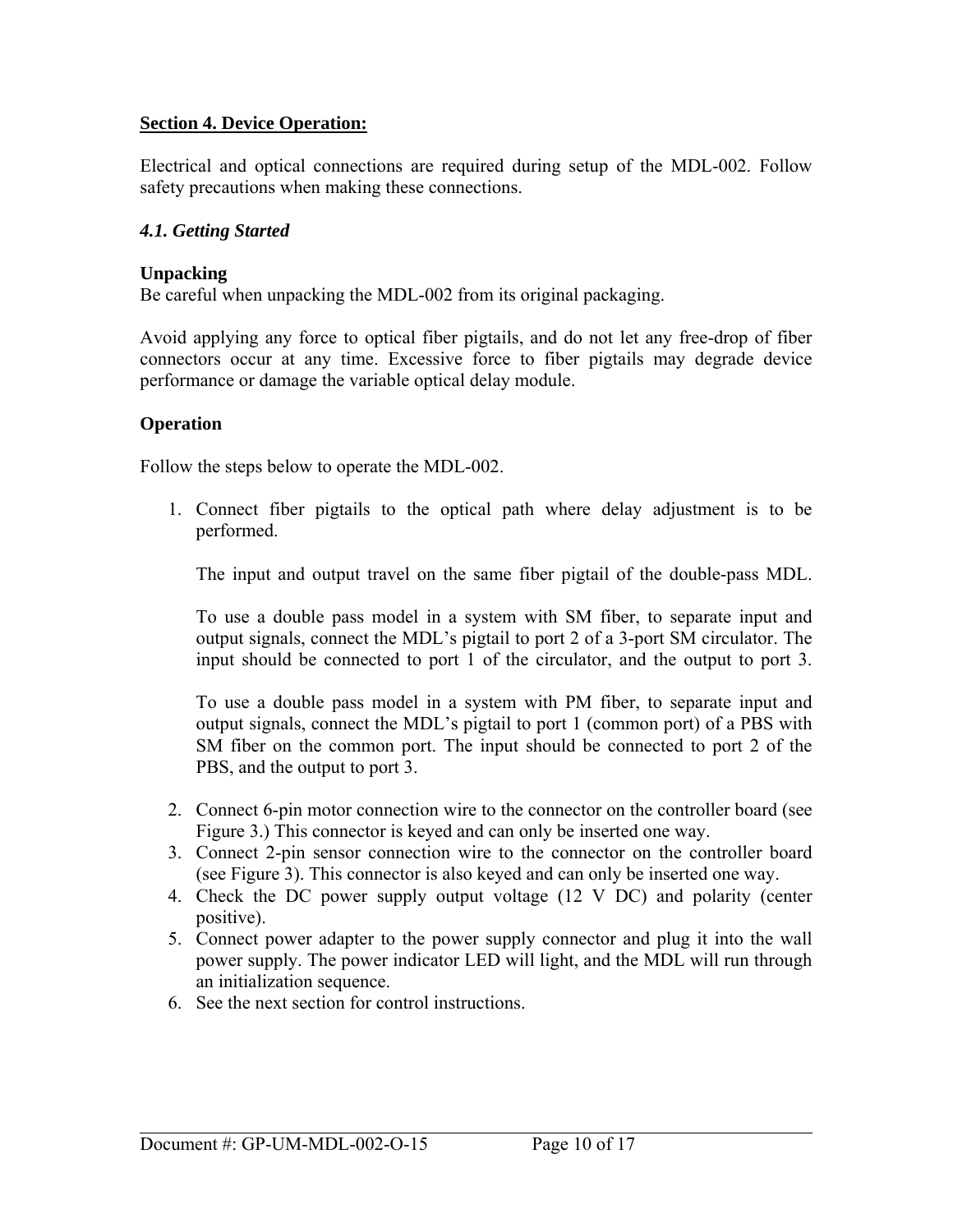## <span id="page-10-0"></span>*4.2 Remote Operation*

The MDL-002 can be remote controlled via a built-in RS-232 communication port. Use a straight connection RS-232 cable to connect the control computer's RS-232 serial port to the MDL control unit.

Many programming languages support serial communications, including Visual Basic, LabVIEW and C. Any such program can be used to send ASCII string commands to the MDL through the RS-232 port.

The command sequence should be sent one command at a time. Wait for the command response before sending the next command.

# **4.2.1 Remote Control Command List**

The ASCII commands for MDL remote control are summarized in [Table 1](#page-10-1), with more complete descriptions of their functions following the table.

<span id="page-10-1"></span>

| <b>Control Commands</b>                                                                                                                                                                                                |                                                                                                                                                                                                                          |                      |          |                                                                                                                                                                                                                                   |  |
|------------------------------------------------------------------------------------------------------------------------------------------------------------------------------------------------------------------------|--------------------------------------------------------------------------------------------------------------------------------------------------------------------------------------------------------------------------|----------------------|----------|-----------------------------------------------------------------------------------------------------------------------------------------------------------------------------------------------------------------------------------|--|
| Command                                                                                                                                                                                                                | Description                                                                                                                                                                                                              | Range                | Default  | Response                                                                                                                                                                                                                          |  |
| idn \$ or<br>IDN \$                                                                                                                                                                                                    | Query device identification<br>(model, firmware version and<br>serial number)                                                                                                                                            | n/a                  | n/a      | For 330/560ps MDL:<br>"MDL002OEMnnnV2.1<br>01152015 xxxxx"<br>xxxxx: serial number<br>$(00000 \sim 99999)$<br>$nnn = 330/560$<br>For 1120ps MDL:<br>"MDL002OEM1120V2.1<br>01152015 xxxx"<br>xxxx: serial number(<br>$0000 - 9999$ |  |
| abs xxx.xxx\$ or<br>ABS_xxx.xxx\$                                                                                                                                                                                      | Set delay to xxx.xxx, in selected<br>units (ps or mm), with respect to<br>relative zero position $0_{R}$ .<br>$Max = 330 \text{ ps } (99 \text{ mm})$<br>560ps (168mm), or<br>1120 ps (336 mm),<br>depending on version. | (0 to max) $-0_R$    | $0-0_R$  | OK                                                                                                                                                                                                                                |  |
| Set relative zero position $0_R$ , in<br>selected units (ps or mm).<br>rel xxx.xxx\$ or<br>$Max = 330 \text{ ps } (99 \text{ mm})$<br>REL_xxx.xxx\$<br>560ps (168mm), or<br>1120 ps (336 mm),<br>depending on version. |                                                                                                                                                                                                                          | $0$ to max           | $\theta$ | OK                                                                                                                                                                                                                                |  |
| sc1 xxx.xxx\$ or<br>SC1 xxx.xxx\$                                                                                                                                                                                      | Set scan start position $(T_1)$ in<br>selected units (ps or mm)                                                                                                                                                          | (0 to $T_2$ ) $-0_R$ | $\theta$ | OK                                                                                                                                                                                                                                |  |

|  |  | Table 1 Remote control ASCII commands |
|--|--|---------------------------------------|
|  |  |                                       |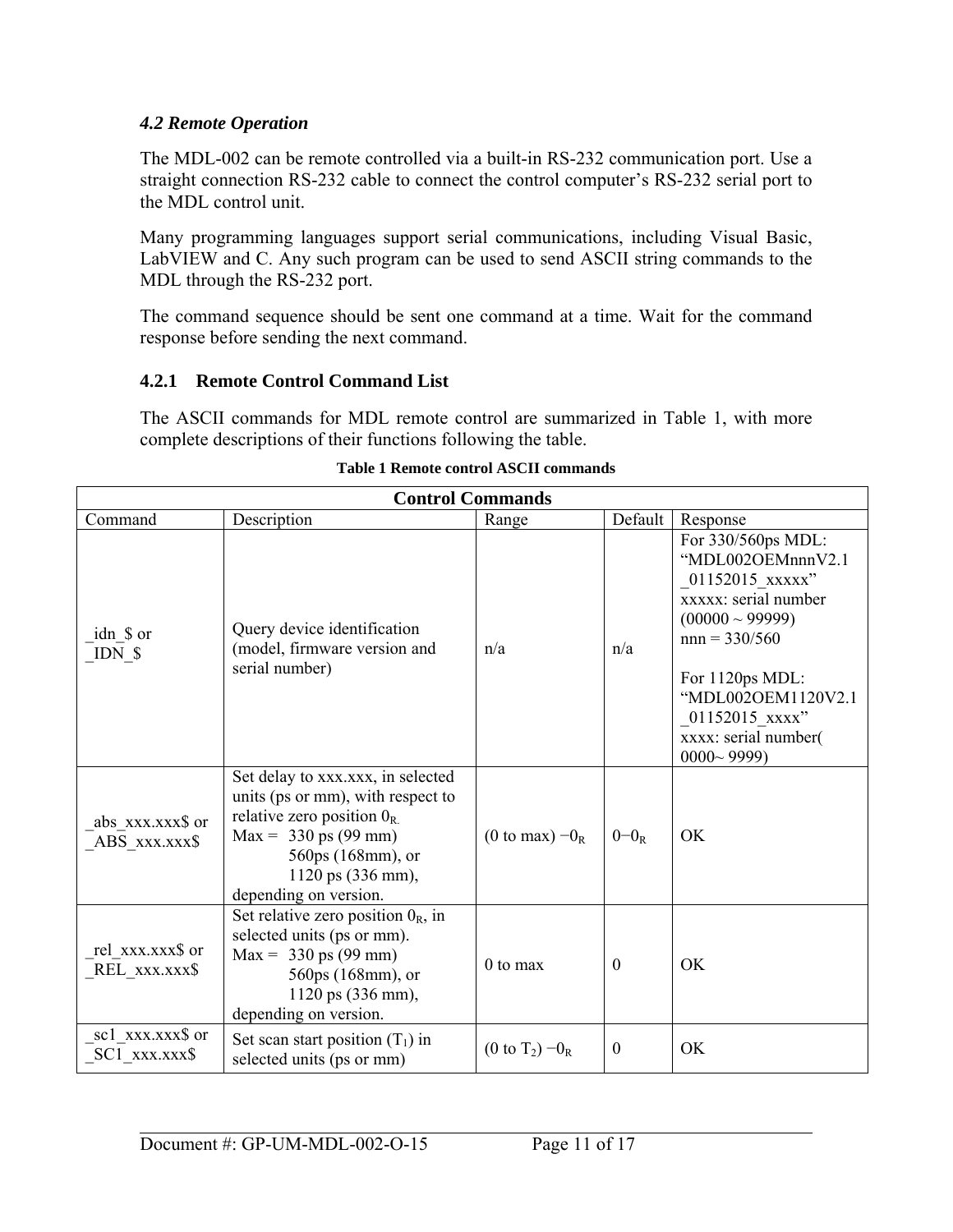| sc2_xxx.xxx\$ or<br>SC2 xxx.xxx\$ | Set scan end position $(T_2)$ in<br>selected units (ps or mm).<br>$Max = 330 \text{ ps } (99 \text{ mm})$<br>560ps (168mm), or<br>1120 ps (336 mm),<br>depending on version.                                                                                                                                                                 | $(T_1 \text{ to } \text{max}) - 0_R$ | $\boldsymbol{0}$ | OK        |
|-----------------------------------|----------------------------------------------------------------------------------------------------------------------------------------------------------------------------------------------------------------------------------------------------------------------------------------------------------------------------------------------|--------------------------------------|------------------|-----------|
| _spd_x\$ or<br>$SPD_x$ \$         | Set scan speed setting<br>Speed (ps/s)<br>Speed (ps/s)<br>$\mathbf{X}$<br>(330/560ps MDL)<br>(1120ps MDL)<br>0.02<br>$\theta$<br>0.01<br>0.25<br>0.50<br>$\overline{2}$<br>2<br>3<br>$\overline{8}$<br>$\overline{4}$<br>8<br>$\overline{4}$<br>16<br>5<br>32<br>16<br>32<br>64<br>6<br>7<br>64<br>128<br>8<br>128<br>256<br>9<br>512<br>256 | $0$ to $9$                           | 6                | <b>OK</b> |
| $org_S or$<br>$ORG_S$             | Reset delay position and origin to<br>absolute zero position.                                                                                                                                                                                                                                                                                | n/a                                  | n/a              | <b>OK</b> |
| $_sst$ or<br>$SST_S$              | Start scan<br>Note: Scan will time out after 10<br>minutes of continuous operation                                                                                                                                                                                                                                                           | n/a                                  | n/a              | OK        |
| _stp_\$ or<br>$STP_S$             | Stop motor (while scanning or<br>moving to a new position)                                                                                                                                                                                                                                                                                   | n/a                                  | n/a              | OK        |
| mmu \$ or<br>$_MMU$ \$            | Set delay unit to mm<br>1 mm $\approx$ 3.333ps                                                                                                                                                                                                                                                                                               | n/a                                  | n/a              | OK        |
| psu_\$ or<br>$PSU_S$              | Set delay unit to ps<br>1 ps $\approx 0.333$ mm<br>(default setting)                                                                                                                                                                                                                                                                         | n/a                                  | n/a              | OK        |

| <b>Query Commands</b>     |                                               |                                     |                                     |  |  |
|---------------------------|-----------------------------------------------|-------------------------------------|-------------------------------------|--|--|
| Command                   | Description<br>Range<br>Sample response       |                                     |                                     |  |  |
| redabs \$ or              | Query current delay, with respect to          | (0 to max) $-0_R$                   | ABS:xxx.xxxPS or                    |  |  |
| <b>REDABS \$</b>          | relative zero position                        |                                     | ABS:xxx.xxxMM                       |  |  |
| redrel \$ or<br>REDREL \$ | Query relative zero position $0_R$            | $0$ to max                          | REL:xxx.xxxPS or<br>REL: XXX. XXXMM |  |  |
| redsc1 \$ or              | Query scan start setting $T_1$ , with respect | (0 to $T_2$ ) $-0_R$                | $SC1:xxxx.xxxPS$ or                 |  |  |
| REDSC1 \$                 | to relative zero position                     |                                     | SC1:xxx.xxxMM                       |  |  |
| redsc2 \$ or              | Query scan end setting $T_2$ , with respect   | $(T_1 \text{ to } \text{max}) -0_R$ | SC2:xxx.xxxPS or                    |  |  |
| REDSC2 \$                 | to relative zero position                     |                                     | SC2:xxx.xxxMM                       |  |  |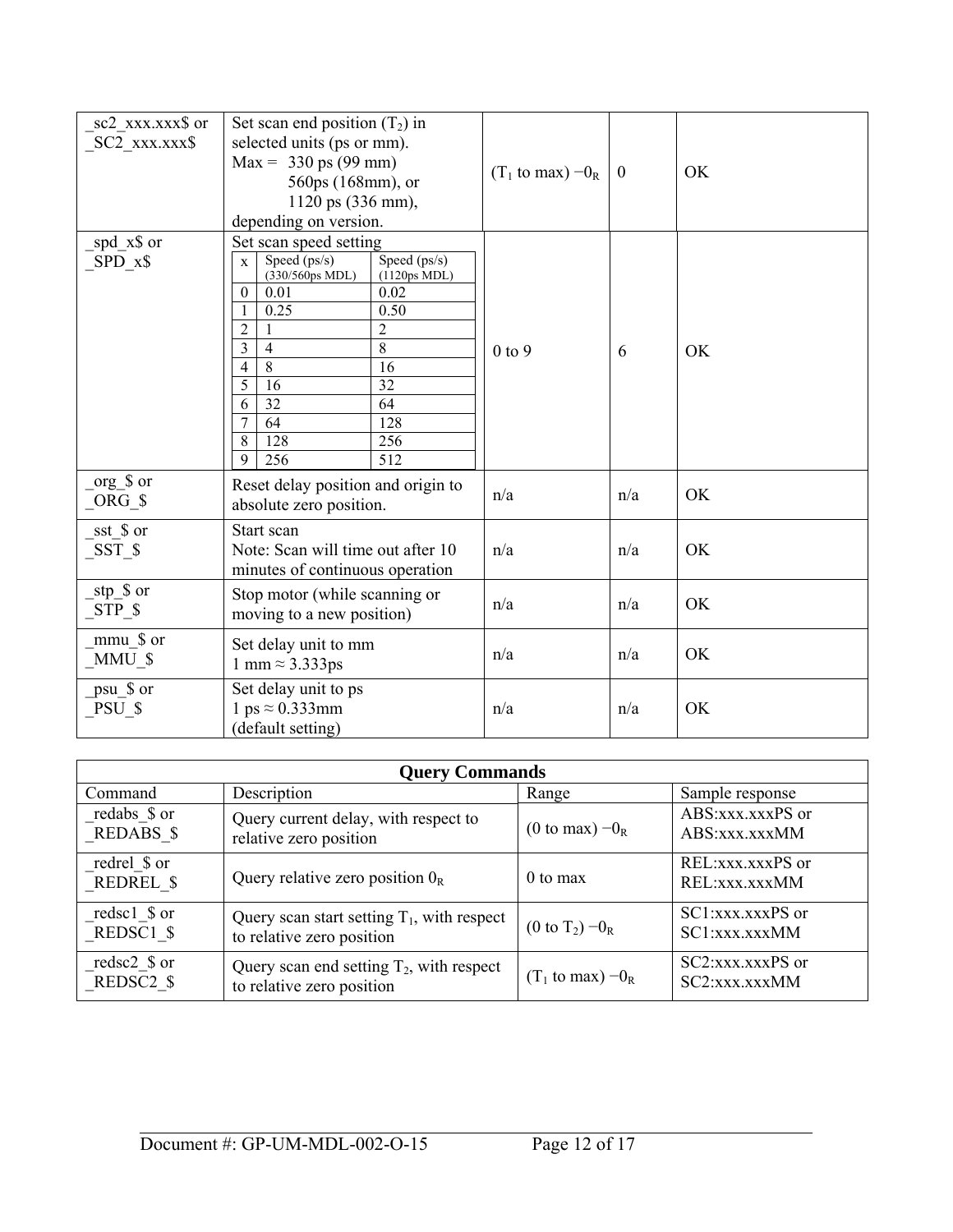| redspd \$ or  | Query steady-state speed, in ps/s. |             |     | SPD:64PS/S         |
|---------------|------------------------------------|-------------|-----|--------------------|
| REDSPD \$     |                                    |             |     |                    |
|               | Possible responses:                |             |     |                    |
|               | 330/560 ps MDL                     | 1120ps MDL  |     |                    |
|               | $0.01$ ps/s                        | $0.02$ ps/s |     |                    |
|               | $0.25$ ps/s                        | $0.50$ ps/s |     |                    |
|               | $1 \text{ ps/s}$                   | $2$ ps/s    |     |                    |
|               | $4$ ps/s                           | $8$ ps/s    |     |                    |
|               | $8$ ps/s                           | $16$ ps/s   |     |                    |
|               | $16$ ps/s                          | $32$ ps/s   |     |                    |
|               | $32$ ps/s                          | $64$ ps/s   |     |                    |
|               | $64$ ps/s                          | $128$ ps/s  |     |                    |
|               | $128$ ps/s                         | $256$ ps/s  |     |                    |
|               | $256$ ps/s                         | $512$ ps/s  |     |                    |
| redmode \$ or | Query motor status:                |             |     | EX:                |
| REDMODE \$    | $RUN = moving or$                  |             | n/a | <b>RUN or STOP</b> |
|               | $STOP = stopped$                   |             |     |                    |
| snr \$ or     | Query sensor status:               |             |     | EX:                |
| SNR \$        | $OK = normal$ .                    |             |     | E02                |
|               | $E01$ = far sensor not connected   |             |     |                    |
|               | $E02$ = home sensor not connected  |             |     |                    |
|               | $E03$ = far sensor triggered       |             |     |                    |
|               | $E04$ = home sensor triggered      |             |     |                    |

Remote Control Command notes:

- 1. Commands are case sensitive ASCII codes. The last character of each command ASCII string, \$, is an end marker.
- 2. RS-232 port uses asynchronous framing, 8 data bits, no parity bit, and 1 stop bit.
- 3. RS-232 data rate: 9600 bps.
- 4. Only one command is allowed in each command string. Wait for "OK" or data response from the MDL before sending the next command.
- 5. While the MDL is scanning (the motor is moving), only the stop, motor status query, or position query commands will be received. Any other commands will receive a "NO" response.

The MDL will respond to the computer with an "OK" string (or, for a data query, with the requested data) when a command string is accepted. Any additional commands sent before the response string is returned will be ignored by the MDL, except for the stop command " stp \$" or " STP \$". If the format of the command sent to the MDL is incorrect, or input data is out of the allowed data range, for example: "aBS 123.456\$" (mixed case), " $\overline{ABS}$  123.456\$" (extra space before parameter), " $\overline{ABS}$  123.456" (no \$ at end), or "\_ABS\_2723.456\$" (delay data out of range), the MDL will respond with a "NO" string. *In user interface programs, please check for the response string before sending the next command unless sending the stop command, " stp \$" or " STP \$".* Please note that if the motor is moving, it must be stopped before changing other settings.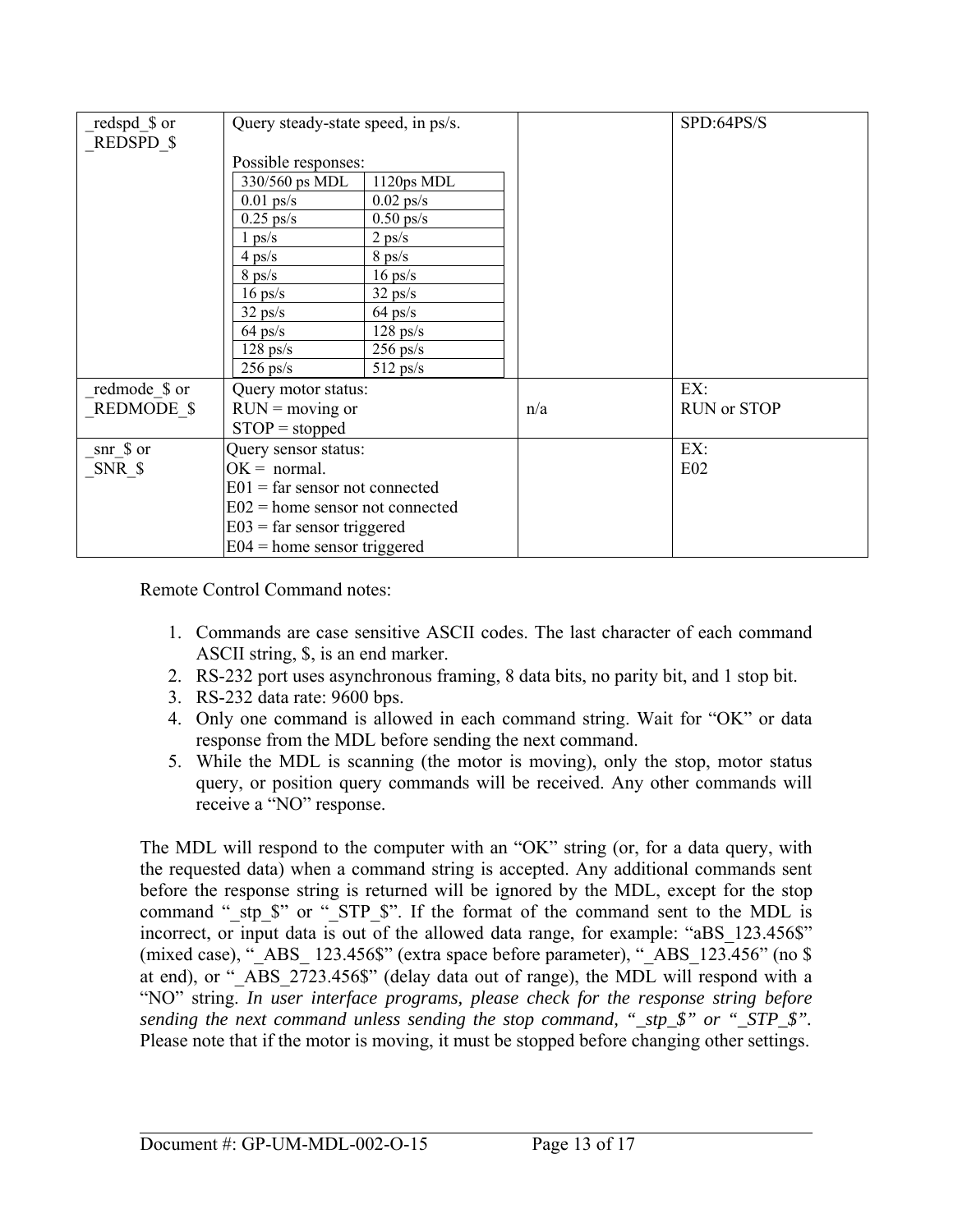## **Control command descriptions:**

#### **(1). ABS**

The ABS xxx.xxx\$ command is used to set a static optical delay value, with respect to the relative origin or zero point  $0_R$ . If the origin is set at 0 ps (default setting), then the delay value is the absolute delay defined by the MDL-002's internal position sensor. If a relative origin has been set, the delay value is referenced to the relative origin. Make sure that the delay value in the command is within the range of the MDL (referenced to the relative origin, if a relative origin is used). Also, make sure that the delay value is defined in terms of the selected unit (ps or mm). The default unit setting is ps.

Note: The MDL will not respond to any other command until it has finished executing this command (i.e. reached the set position).

## **(2). ORG**

ORG \\$ is a reset command. When it receives this command, the MDL-002 performs a sensor position check routine and then resets the delay to the absolute zero point defined by the internal position sensor. It also resets the origin point to its default value of 0.000 ps. This is the same initialization process that it performs when it is first powered on. ORG can be sent at any time that the motor is not moving. The buzzer will sound when the absolute zero point is reached.

#### **(3). Scan setup**

Executing a scan requires a sequence of 4 commands:

SC1 xxx.xxx\$ sets the start position.

\_SC2\_xxx.xxx\$ sets the end position.

- SPD x\$ sets the scan speed. (If a speed has already been set, the user can simply change the start and end positions to set up a new scan using the current speed setting.)
- SST  $\$$  starts the scan.

For all of the setup commands, x denotes the command parameter (delay value for the scan endpoints and speed setting for the SPD command.

Make sure that the start and end positions are both within the range of the MDL (0-330 ps, 0-560 ps, or 0-1120 ps, depending on model). Also, make sure that the start and end positions are defined in terms of the selected unit (ps or mm). The default unit setting is ps.

The ranges for scan start and end points are determined by the range of the MDL, the relative origin setting, and the other scan terminus, if it has already been set. The scan end point must be greater than the scan start point.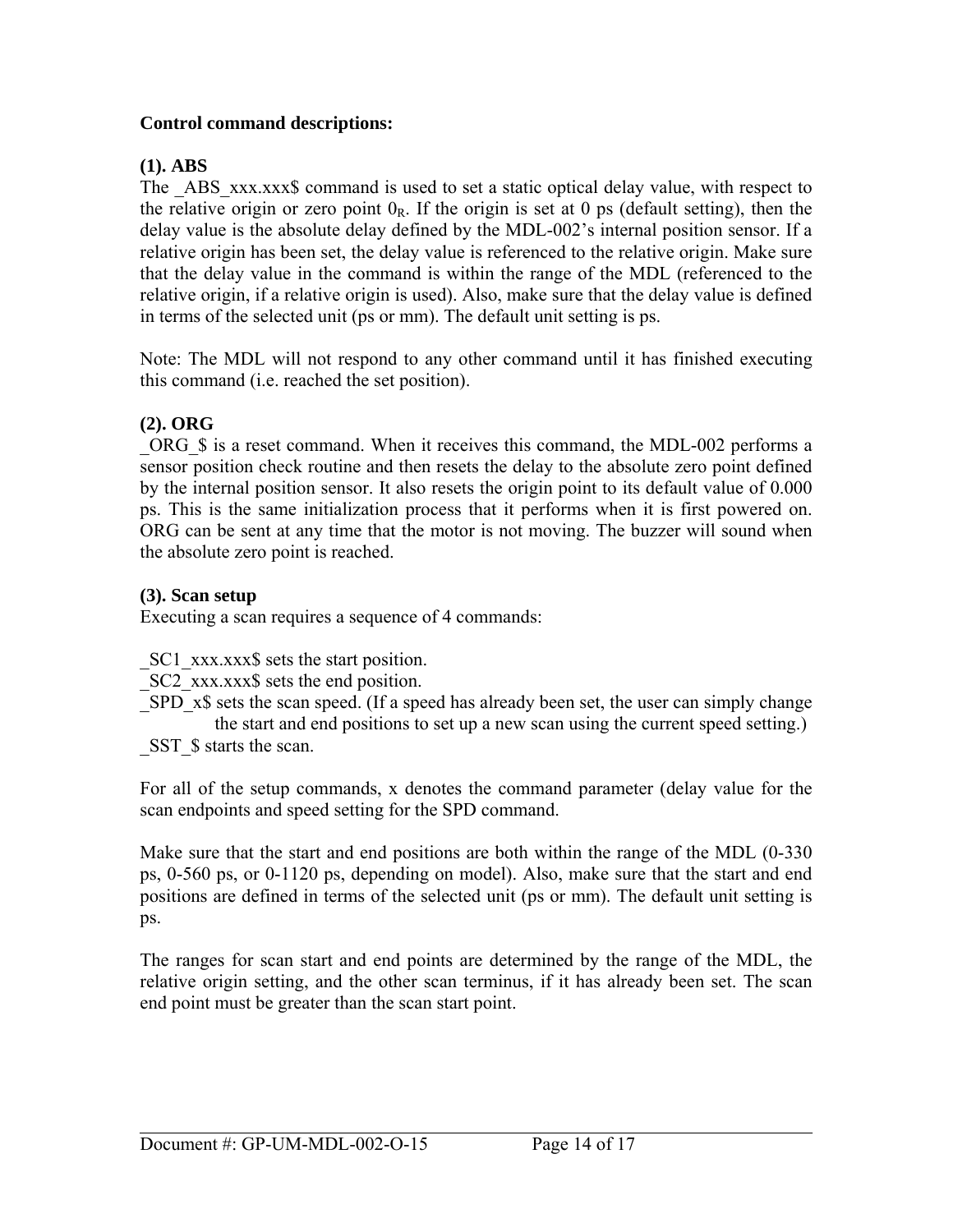# Example:

MDL range: 330 ps Relative origin set at 100 ps The range for the scan start point is  $-100$  to 230 ps. If the scan start point is then set to 0 ps, the range for the scan end point becomes 0 ps to 230 ps.

The SPD command is used to set the steady-state scan speed. There are 10 speed settings available for selection.

| Setting        | Single-pass device           | Double-pass device                |  |  |
|----------------|------------------------------|-----------------------------------|--|--|
|                | (330 or 560 ps MDL)          | $(1120 \text{ ps MDL})$           |  |  |
| SPD0 (Speed 0) | 0.01<br>ps/s                 | 0.02<br>ps/second                 |  |  |
| SPD1 (Speed 1) | 0.25<br>ps/s                 | 0.5<br>ps/second                  |  |  |
| SPD2 (Speed 2) | ps/s<br>1                    | 2<br>ps/second                    |  |  |
| SPD3 (Speed 3) | 4<br>ps/s                    | 8<br>ps/second                    |  |  |
| SPD4 (Speed 4) | 8<br>ps/s                    | 16<br>ps/second                   |  |  |
| SPD5 (Speed 5) | 16<br>ps/s                   | 32<br>ps/second                   |  |  |
| SPD6 (Speed 6) | 32<br>ps/s (default setting) | ps/second (default setting)<br>64 |  |  |
| SPD7 (Speed 7) | 64<br>ps/s                   | 128<br>ps/second                  |  |  |
| SPD8 (Speed 8) | 128<br>ps/s                  | 256<br>ps/second                  |  |  |
| SPD9 (Speed 9) | 256<br>ps/s                  | 512<br>ps/second                  |  |  |

The speed settings and corresponding steady-state speeds are:

Once the scan is started, the MDL-002 will continuously scan back and forth between the two terminus points until it receives a "stop" command. In scanning mode, only the STOP and position query commands are functional. The scan must be stopped before any other settings can be changed.

Note: After 10 minutes of continuous scanning, the MDL-002 will enter standby mode and stop scanning. This is a safety feature to prevent excessive heat generation from prolonged mechanical motion. To restart continuous scanning with the currently set scan parameters, re-send the "start" command SST \$.

# **(4). STOP**

The STP \$ command is used to stop the motor during a scan.

# **(5). ps/mm**

The PSU \\$ and \_MMU\_\$ commands are used to set the delay unit to ps (picoseconds) and mm (millimeters), respectively. The default setting is ps.

# **(6). REL**

The REL xxx.xxx\$ command puts the MDL-002 into relative delay mode. In this mode, a zero offset function allows the user to set the origin to any delay setting within the total delay limit. All delay settings (single delay setting or scan start and end points) are then referenced to the new relative origin position. For example, if the delay setting is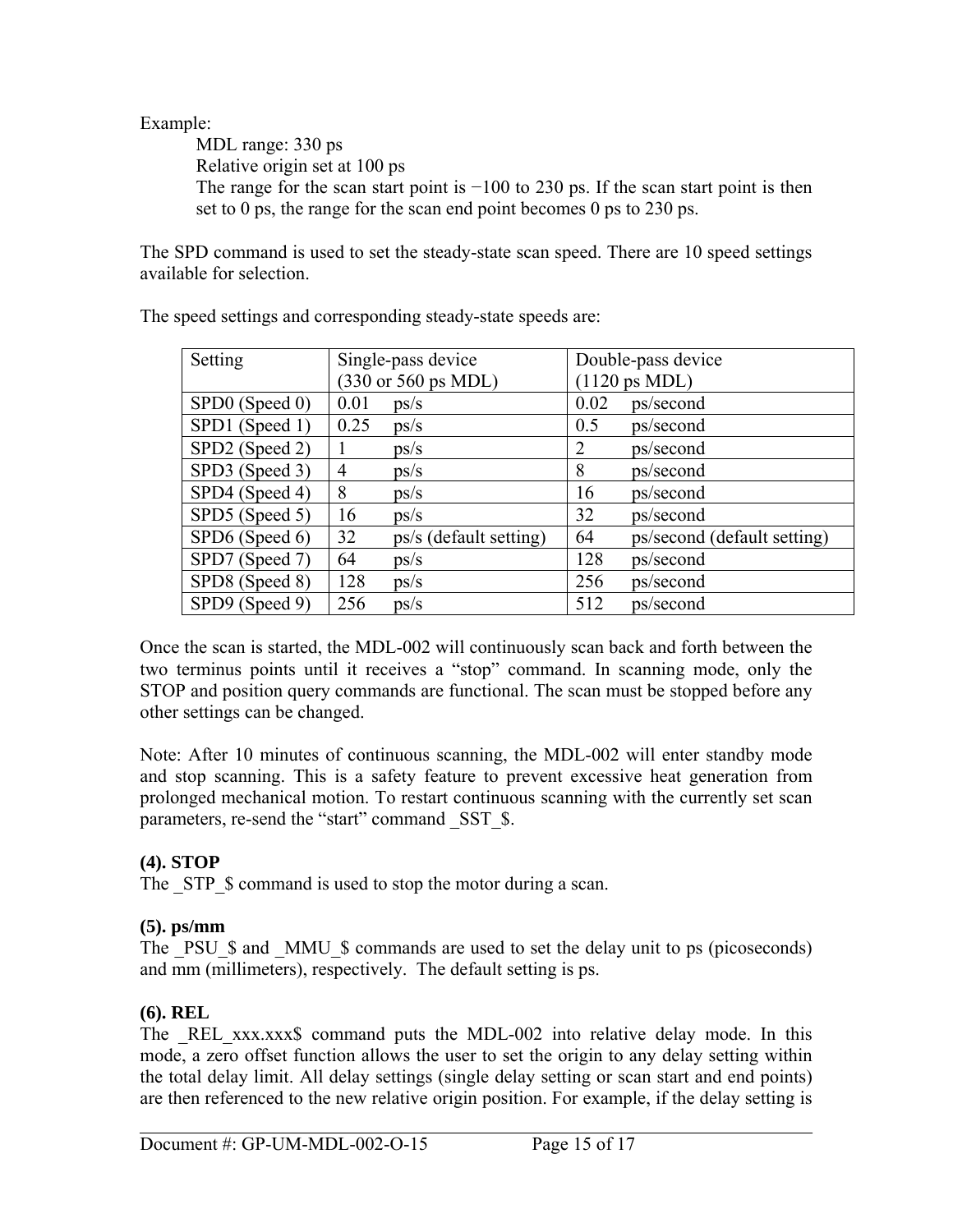90 ps with the origin at its default position of 0.000 ps, then sending \_REL\_50\$ moves the origin to 50 ps. The position setting now becomes 40 ps  $(90 - 50)$ . The delay range is also offset by the amount set in the REL xxx.xxx\$ command. In the current example, the range for a 330 ps device changes from  $0 \sim 330$  ps to  $-50 \sim 280$  ps. Subsequent delay settings can be chosen within this range.

# **Query command descriptions:**

The query commands allow the user to determine the current settings and status of the MDL. There are corresponding query commands for all control commands.

Notes:

- (1) \_REDABS\_\$ returns the current position. It can be used either while the MDL is in a static position or during a scan.
- (2) Speed query: While the speed setting command \_SPD\_x\$ sets the speed in terms of speed settings 0 to 9, the corresponding query command REDSPD \$ does not return the speed setting code (0 to 9). Instead, it returns the steady-state speed in units of ps/s. For example, if the speed setting is 6, REDSPD \$ will return SPD:32PS/S for a 330 or 560 ps model, and SPD:64PS/S for a 1120ps model.

# **Warning:**

When using a relative origin, please make sure that the delay value setting is within the allowed range (i.e. the MDL's original range shifted by the relative origin position).